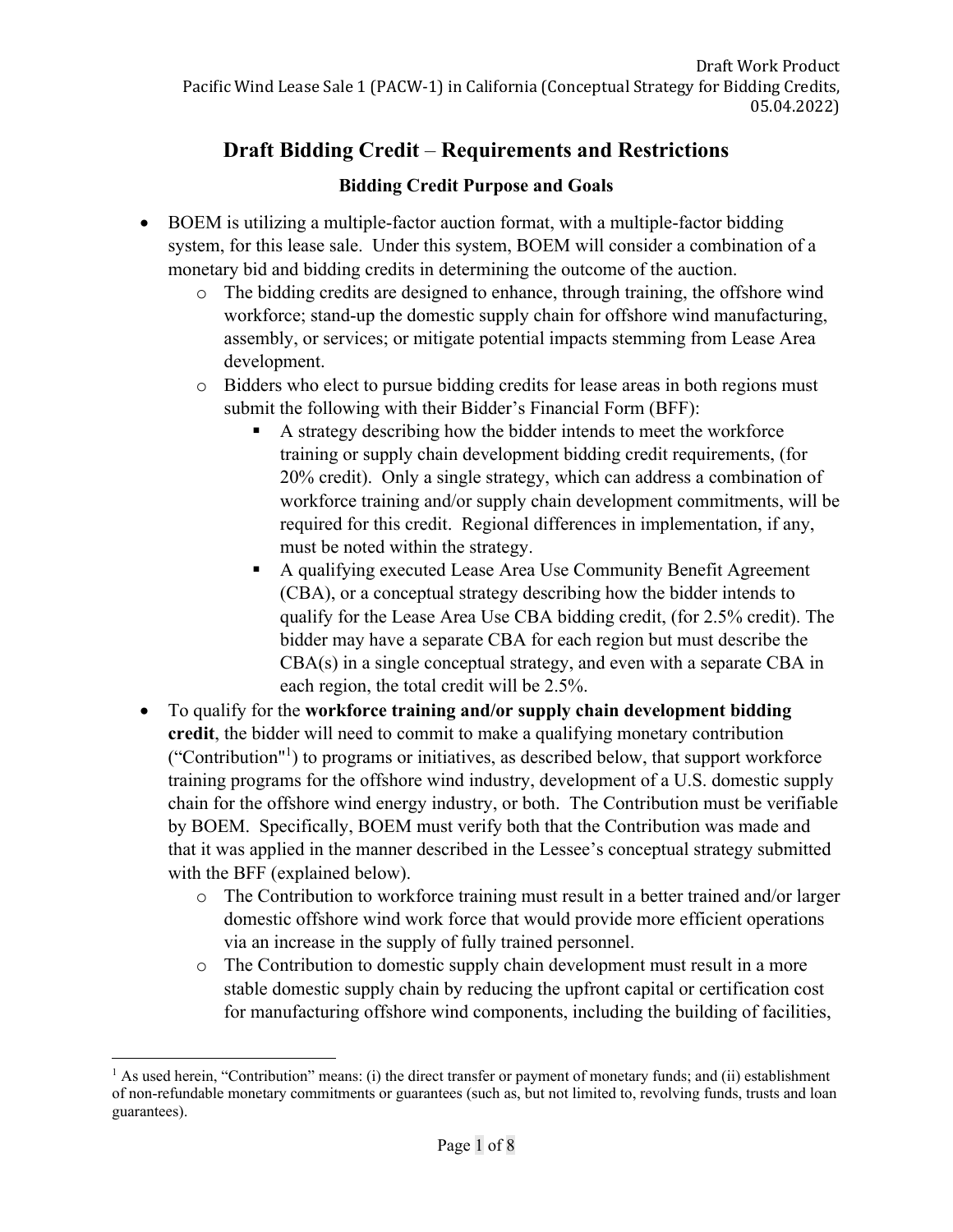the purchasing of capital equipment, and the certifying of existing manufacturing facilities.

- o The Contribution must result in overall benefits to the offshore wind supply chain for all potential purchasers of offshore wind services, components, or subassemblies, not solely the Lessee's project.
- o The Contribution must result in either the demonstrable development of new domestic capacity (including vessels) or the demonstrable buildout of existing capacity.
- o The Contribution for workforce training and/or domestic supply chain development can be made in support of existing programs, or for the establishment of new programs or incentives associated with the planning, design, construction, operation, maintenance, or decommissioning of offshore wind energy projects, or manufacturing or assembling of their components, in the United States.
- To qualify for the **Lease Area Use CBA Bidding Credit (also referred to herein as "CBA Bidding Credit")**, bidders must execute a CBA with a community or stakeholder group whose use of the geographic space of the Lease Area, or whose use of resources harvested from that geographic space, is directly impacted by the Lessee's potential offshore wind development. The CBA is intended to mitigate potential impacts to the community or stakeholder group from renewable energy activity or structures on the Lease Area, and particularly to assist fishing and related industries to manage transitions, gear changes, or other similar impacts which may arise from the development of the Lease Area. CBAs may include provisions such as:
	- o Compensation, mitigation, or other measures to address the potential impacts to ocean uses within the Lease Area, including fisheries. These impacts must result directly from the preconstruction, construction, and operation of an offshore wind project being developed under one of the leases issued in the lease sales.
	- o Commitment of parties to collaboration and resolution of issues with or without the assistance of an independent third party.
	- o Promotion of community education and engagement regarding the coexistence of ocean users offshore central and/or northern California.
- The **Documentation** sections below identify requirements to demonstrate compliance with your commitment.

#### **Workforce Training and/or Supply Chain Development Bidding Credit**

#### **Workforce Training and/or Supply Chain Development Bidding Credit – Forms of Contribution**

- Contributions to workforce training must be one or more of the following:
	- o Contributions in support of union apprenticeships, labor management training partnerships, stipends for workforce training, or other technical training programs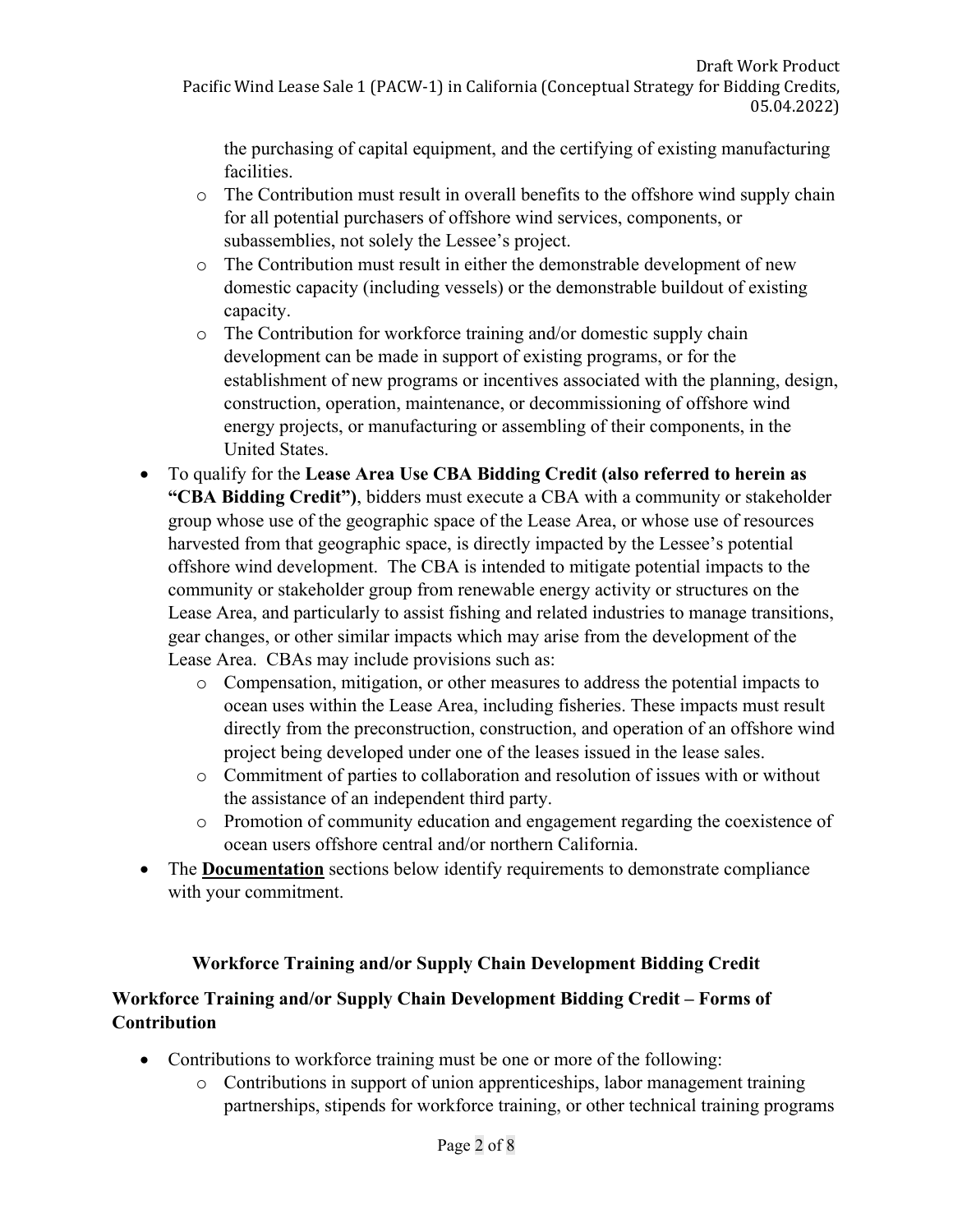or institutions focused on providing skills necessary for the planning, design, construction, operation, maintenance, or decommissioning of offshore wind energy projects in the United States.

- o Contributions toward maritime training necessary for the crewing of vessels to be used for the construction, servicing, and/or decommissioning of wind energy projects in the United States.
- o Contributions toward training workers in skills or techniques necessary to manufacture or assemble offshore wind components, subcomponents or subassemblies. Examples of these skills and techniques include welding; wind energy technology; hydraulic maintenance; braking systems; mechanical systems, including blade inspection and maintenance; or computers and programmable logic control systems.<sup>2</sup>
- o Contributions toward training in any other job skills that the Lessee can demonstrate are necessary for the planning, design, construction, operation, maintenance, or decommissioning of offshore wind energy projects in the United States.
- o See: **Workforce Training Credit Specific Requirements and Restrictions**  for additional conditions on this credit.
- Contributions to domestic supply chain development must be one or more of the following:
	- o Contributions supporting the development of a domestic supply chain for the offshore wind industry, including manufacturing of components and subassemblies and the expansion of related services.
	- $\circ$  Contributions to domestic tier-2<sup>3</sup> and tier-3<sup>4</sup> offshore wind component suppliers, including suppliers of components specifically needed to develop floating wind technology, and domestic tier- $1<sup>5</sup>$  supply chain efforts, including quay-side fabrication.
	- o Contributions for technical assistance grants to help U.S. manufacturers re-tool or certify (e.g., ISO-9001) for offshore wind manufacturing.
	- o Contributions for the development of Jones Act-compliant vessels for the construction, servicing, and/or decommissioning of wind energy projects in the United States.

<sup>&</sup>lt;sup>2</sup> <https://www.bls.gov/ooh/installation-maintenance-and-repair/wind-turbine-technicians.htm#tab-4>

 subassemblies of a number of smaller parts, such as a pitch system for blades. Tier 2 manufacturers contract with <sup>3</sup> Tier 2: Subassemblies are the systems that have a specific function for a tier 1 component. They may include tier 1 suppliers as a subcontractor or vendor.

<sup>&</sup>lt;sup>4</sup> Tier 3: Subcomponents are commonly available items that are combined into tier 2 subassemblies, such as motors, bolts, and gears. Tier 3 manufacturers are typically vendors that provide components to tier 2 suppliers. 5

 foundations, and cables. Tier-1 components are the major products that are purchased by an offshore wind project developer. Tier 1 suppliers are primary suppliers that contract directly with the project developer.  $5$  Tier-1 components examples include the primary offshore wind components such as the blades, nacelles, towers,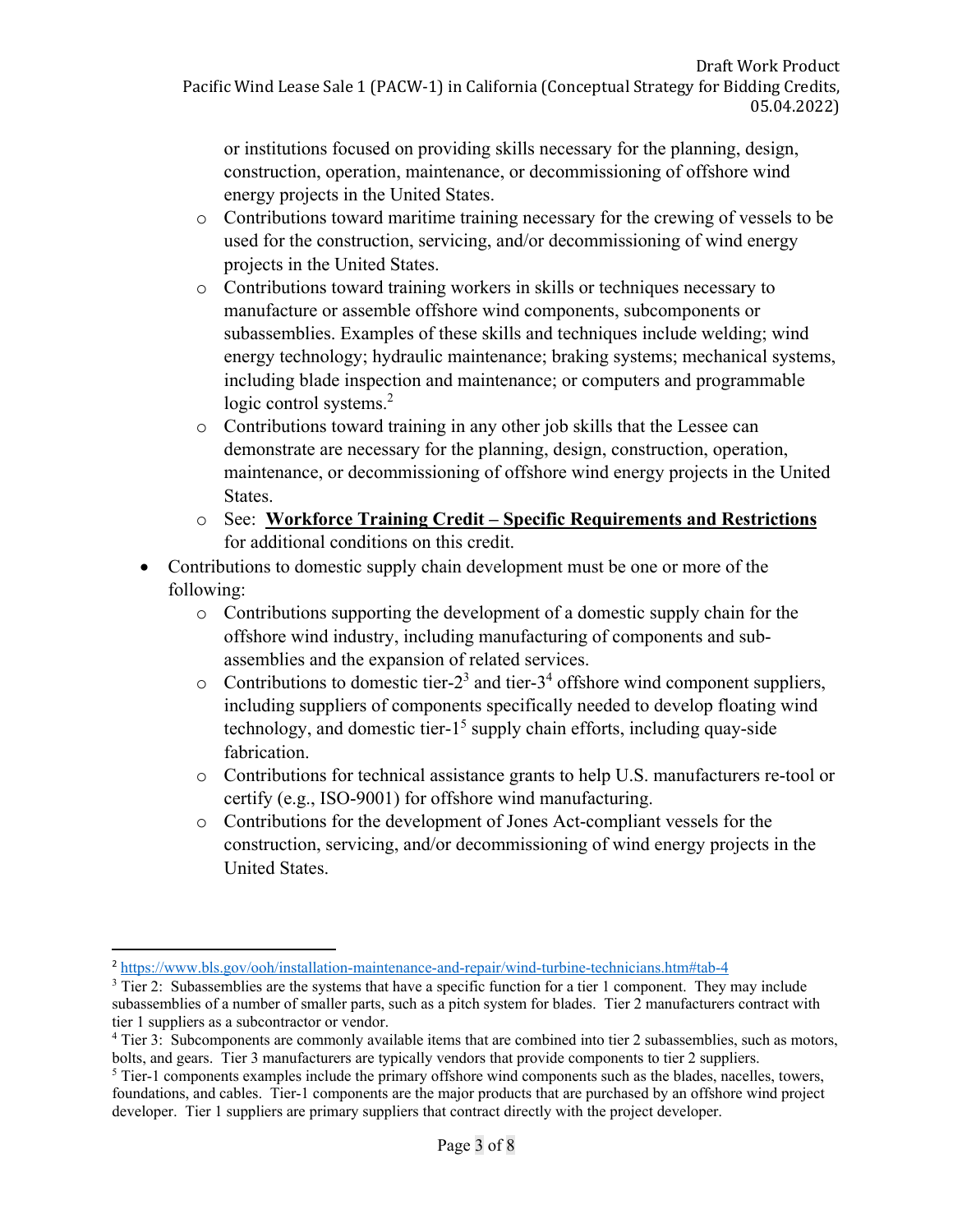- energy companies, including disadvantaged businesses.<sup>6</sup> o Contributions to establish a new or existing bonding support reserve or revolving fund available to all businesses providing goods and services to offshore wind
- o Other Contributions to supply chain development efforts that the Lessee can demonstrate further the manufacture of offshore wind components or subassemblies, or the provision of offshore wind services, in the United States.
- o See: **Domestic Supply Chain Credit Specific Requirements and Restrictions** for additional conditions on this credit.

#### **Workforce Training and/or Supply Chain Development –Documentation Requirements**

The Lessee will commit to making its Contribution consistent with the conceptual strategy submitted with the BFF.

- The conceptual strategy will be reviewed by the Auction Panel pursuant to the guidelines above. The strategy must explain how the Lessee will select Contribution recipients and the process for documentation and verification once the Contribution has been made.
- The Lessee must provide documentation showing that it has met at least 25% of its commitment and complied with the applicable bidding credit requirements no later than the submission to BOEM of its first Construction and Operations Plan (COP) and must provide such documentation concerning the remainder of its commitment no later than the submission to BOEM of its first Facility Design Report (FDR) for the lease.
- The documentation must enable BOEM to objectively verify the amount of the Contribution and the beneficiary(ies) of the Contribution. At a minimum, this documentation must include:
	- o All written agreements between the Lessee and beneficiary(ies) of the Contribution;
	- o All receipts documenting the amount, date, financial institution, and the account and owner of account to which the Contribution was made; and
	- o Sworn statements by the entity that made the Contribution and the beneficiary(ies) of the Contribution, attesting:
		- The amount and date(s) of the Contribution;
		- That the Contribution is being (or will be) used in accordance with the bidding credit requirements in the Lease; and
		- That all information provided is true and accurate.
- The documentation must describe how the funded initiative or program has advanced, or is expected to advance, U.S. offshore wind workforce training and/or supply chain development. The documentation must also provide qualitative and/or quantitative information that includes the estimated number of trainees or jobs supported, or the

 disadvantaged individual or individuals as defined by the Small Business Administration <sup>6</sup> A disadvantaged business entity would be one at least 51% owned and controlled by a socially and economically [\(https://www.sba.gov/federal-contracting/contracting-assistance-programs/small-disadvantaged-business](https://www.sba.gov/federal-contracting/contracting-assistance-programs/small-disadvantaged-business)).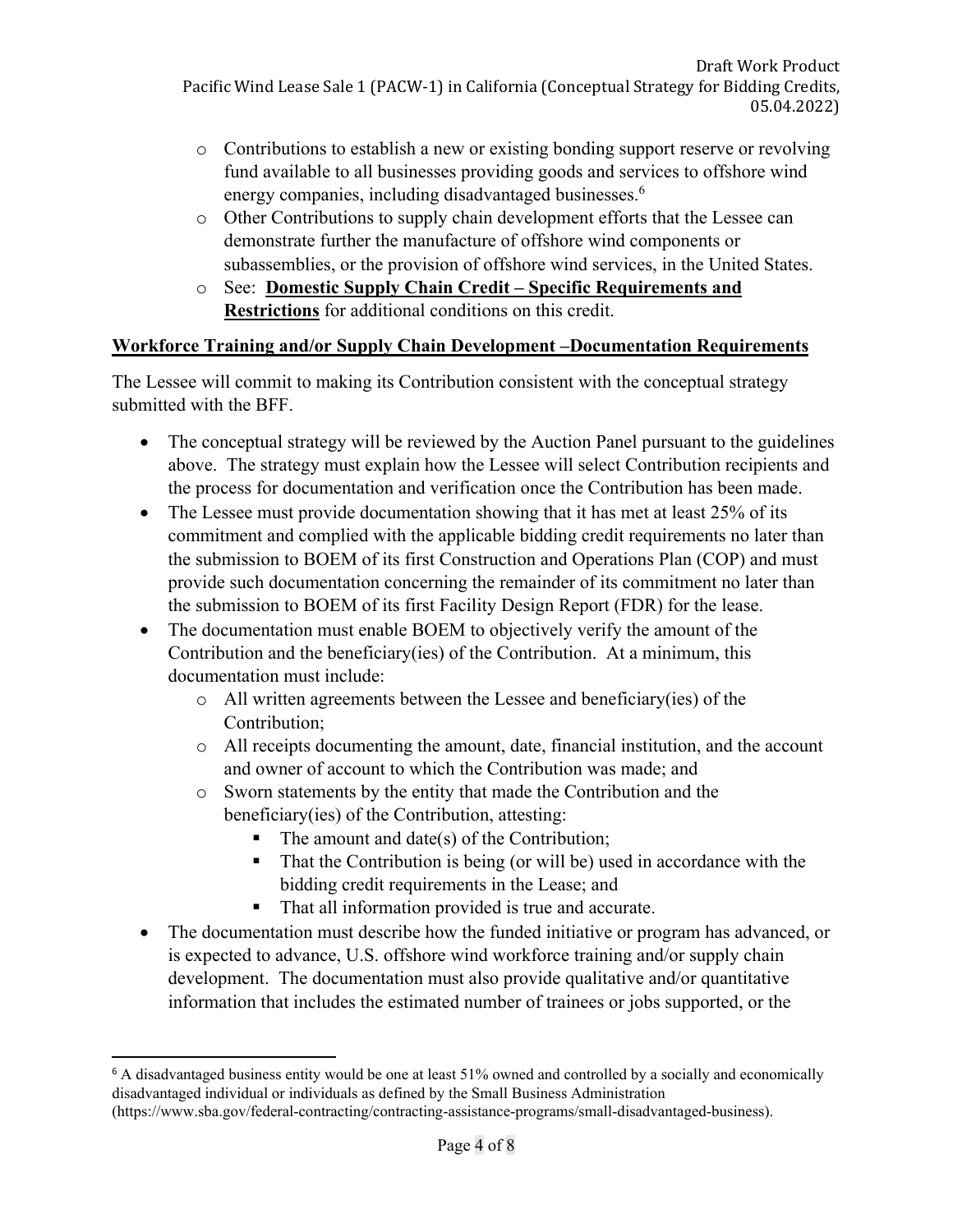estimated leveraged supply chain investment resulting or expected to result from the Contribution.

• The documentation must contain any information specified in the conceptual strategy submitted with the BFF. If the Lessee's implementation strategy has changed due to market needs or other factors, the Lessee must explain this change. BOEM reserves all rights to determine whether the conditions of the bidding credit have been satisfied.

## **Workforce Training and/or Supply Chain Development – Bidding Credit Requirements and Restrictions**

- The Contribution must be made by the Lessee, its parent company, or affiliated entity.
- Contributions must be made to (i) private, public, or municipal corporations, companies, associations, partnerships, and other legal entities organized under the laws of any State of the United States, the District of Columbia, or any territory or insular possession subject to U.S. jurisdiction; (ii) an executive Agency of the United States as defined in section 105 of Title 5 of the U.S. Code; or (iii) a State of the United States or a political subdivision thereof.
- The Lessee, its parent company, or its affiliated entities are not permitted to retain an ownership/equity interest in the entity receiving the Contribution, a discount to the market price for goods or services provided by the recipient, or other preferential treatment, but can purchase offshore wind goods or services from the recipient at market rates.
- The Lessee and any future assignee(s) of the lease are bound by the bidding credit commitments made to earn a bidding credit for the lease.
- execution.<sup>7</sup> If BOEM determines that a Lessee or assignee has failed to satisfy the commitment at the FDR stage, as applicable, or if a Lessee or assignee relinquishes or otherwise fails to develop the lease by the tenth anniversary date of lease issuance, the amount corresponding to the bidding credit awarded shall be immediately due and payable to the Office of Natural Resources Revenue (ONRR) with interest from the date of lease

## **Workforce Training Credit – Specific Requirements and Restrictions**

- All offshore wind Lessees must have the opportunity to hire individuals trained in programs that benefited from the Contribution. Trainees cannot be contractually required to enter into employment agreements with either the Lessee making the Contribution or the entity providing the training.
- The workforce training must be provided in the United States and to citizens of the United States, nationals of the United States, or aliens lawfully admitted for permanent residence in the United States as defined in 8 U.S.C. 1101(a)(20).
- The training must be provided by any of the following:

 stated in this paragraph. The interest rate is the underpayment interest rate published by ONRR.  $7$  BOEM may, at its sole discretion, extend the documentation deadline beyond the FDR or the 10-year timeframe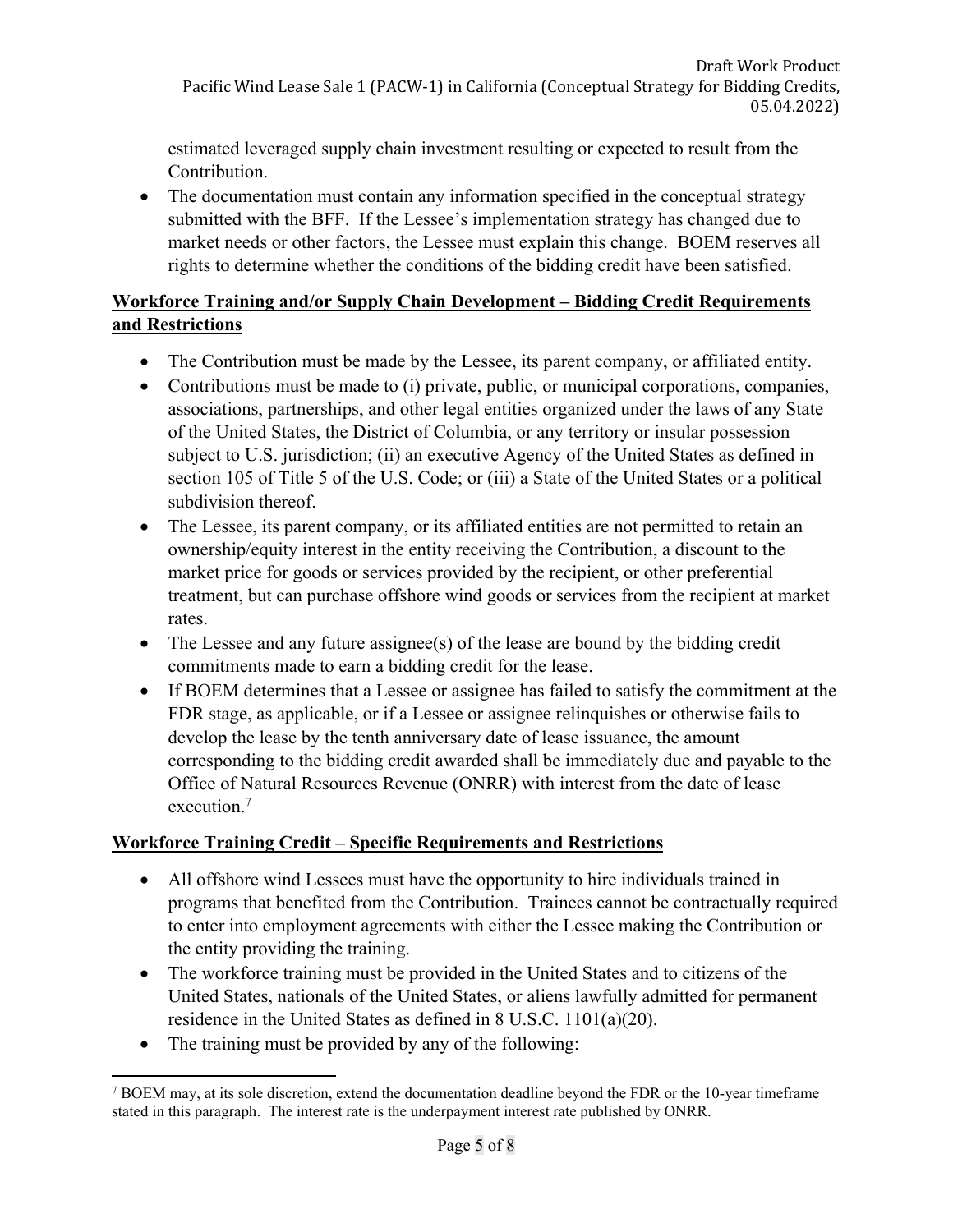- o Private, public, or municipal corporations, companies, associations, partnerships, and other legal entities organized under the laws of any State of the United States, the District of Columbia, or any territory or insular possession subject to U.S. jurisdiction;
- o Executive Agency of the United States as defined in section 105 of Title 5 of the U.S. Code; or
- o State of the United States or a political subdivision thereof.
- Training of existing Lessee employees, Lessee contractors, or employees of affiliated entities will not qualify under this Contribution.

## **Domestic Supply Chain Credit – Specific Requirements and Restrictions**

- Contributions must be made to programs supporting the development of the offshore wind supply chain or as direct Contributions for re-tooling or certification of component manufacture/assembly or other services supporting the offshore wind industry.
- Contributions cannot be made to associates of the Lessee or to a purchase or work order. This credit must further the overall buildout of the offshore wind domestic supply chain without a direct quantifiable benefit to the Lessee.

# **CBA Bidding Credit**

## **CBA Bidding Credit – Documentation Requirements**

The Lessee will commit to executing a CBA in general accordance with the conceptual strategy submitted with the BFF.

- The conceptual strategy will be reviewed by the Auction Panel pursuant to the guidelines above. The strategy must explain how the Lessee will select or target stakeholder groups or local communities with whom to enter into a CBA and the process for documentation and verification that the CBA has been executed.
- The Lessee must provide documentation showing that it has complied with the CBA bidding credit requirements no later than the submission to BOEM of the first FDR for the lease. Lessees should consider targeting impacted communities identified through BOEM's National Environmental Policy Act (NEPA) process.
- The documentation must enable BOEM to objectively verify the CBA has met the purpose, goals, and requirements for the CBA bidding credit. At a minimum, this documentation must include:
	- $\circ$  All written agreements between the Lessee and beneficiary(ies), including the executed CBA;
	- o Any receipts proving monetary contributions as required by the CBA, documenting the amount, date, financial institution, and the account and owner of the account to which the contribution was made;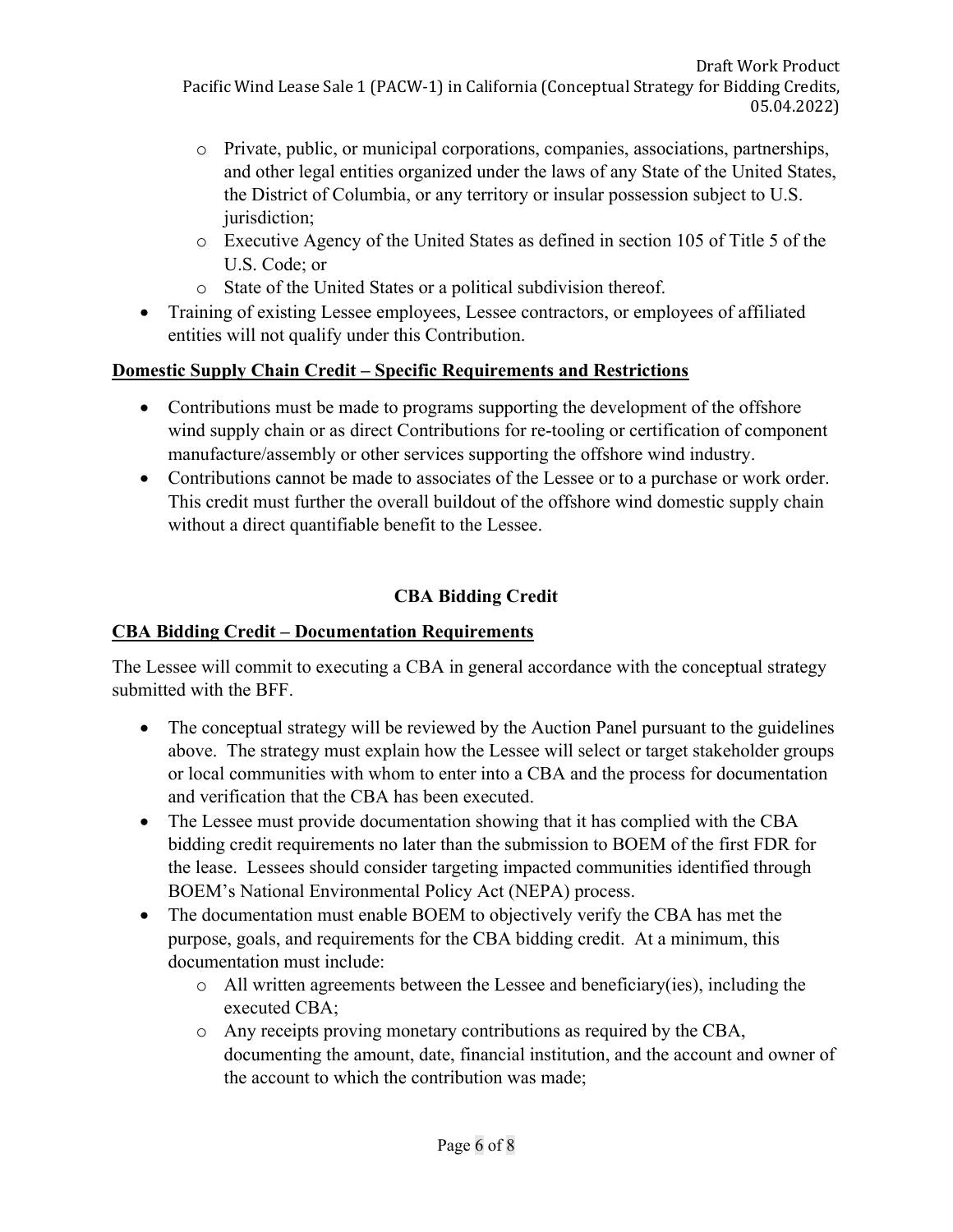- o The monetary, material, or other benefits provided, or to be provided, by the Lessee to the directly impacted community or stakeholder group; and
- o Sworn statements by the CBA signatories or their assignees, attesting to:
	- The date the CBA was entered;
	- Explaining how the CBA addresses (or will address) the potential impacts arising to the use of the geographic space of the Lease Area, or resources harvested from that geographic space, arising from the potential development of the Lease Area; and
	- the truth and accuracy of all information provided.
- If, after the Lessee's conceptual strategy is accepted by the Panel, it undergoes any significant change(s), the Lessee must explain the change(s) and the reason(s) therefor in the Lessee's submitted documentation. The documentation must contain any information specified in the conceptual strategy that was submitted with the BFF. BOEM reserves all rights to determine that the bidding credit has not been satisfied if changes to the Lessee's conceptual strategy result in the conceptual strategy no longer meeting the bidding credit criteria.

# **CBA Bidding Credits – Requirements and Restrictions**

- No part of any CBA otherwise eligible for a bidding credit may include exclusivity or preferential clauses that prevent or disincentivize an entity, community, or stakeholder from entering into such agreements with other lessees or potential lessees. Should an exclusivity or preferential clause exist in the CBA or a related agreement, BOEM will rescind the bidding credit and commence the enforcement process as described in the lease.
- Lessees may execute a CBA with a single entity or multiple entities and may execute more than one CBA.
- To qualify for a CBA bidding credit, the CBA must be entered into with:
	- o (i) private, public, or municipal corporations, companies, associations, partnerships, and other legal entities organized under the laws of any State of the United States, the District of Columbia, or any territory or insular possession subject to U.S. jurisdiction; or
	- o (ii) a State of the United States or a political subdivision thereof.
- The CBA must:
	- $\circ$  Be between the Lessee or its affiliated entity, or, if appropriate, their assignee(s), and a community or stakeholder group whose use of the geographic space of the